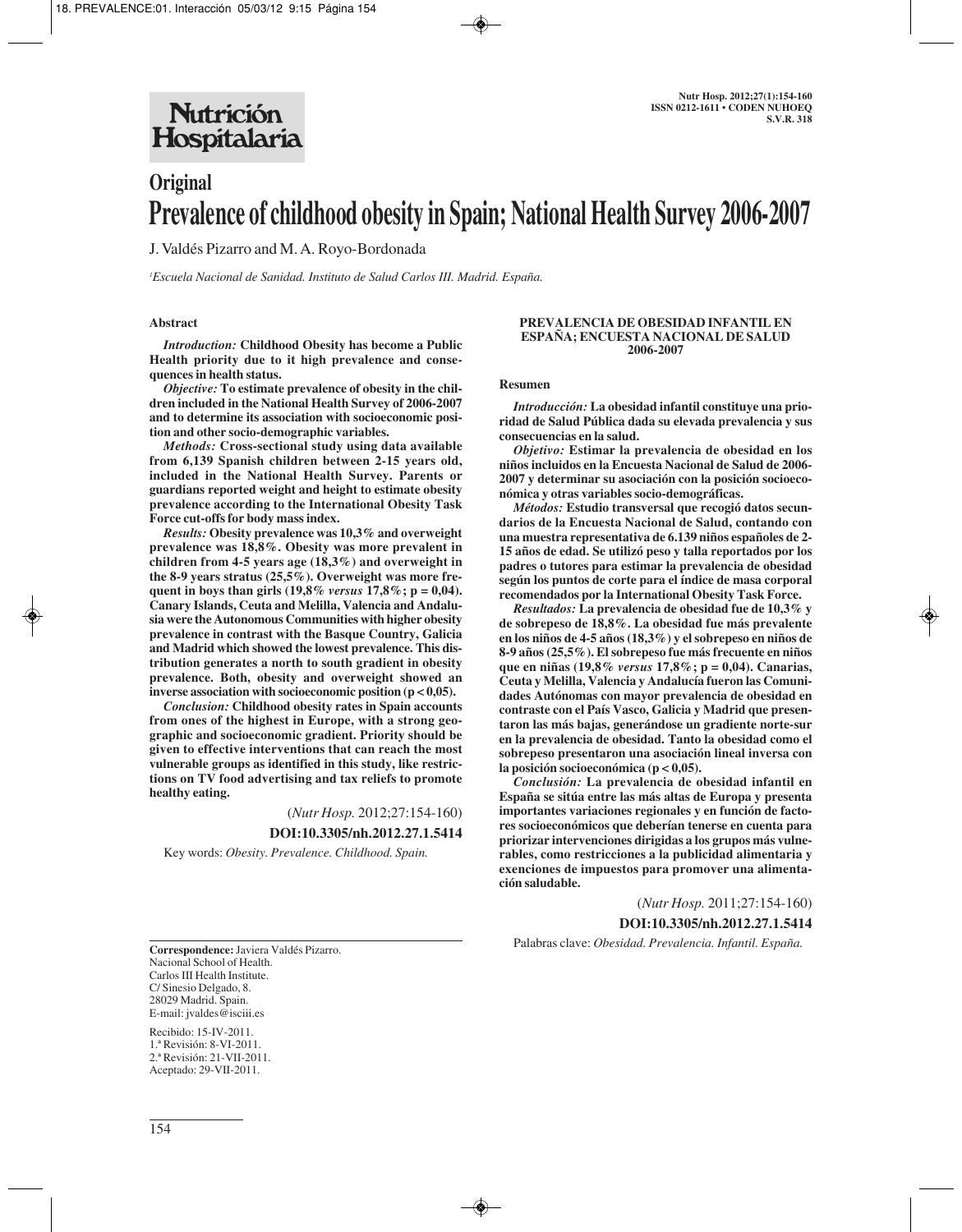## **Abbreviations:**

NAOS: Nutrition, Physical Activity and Obesity Prevention Strategy.

SEP: Socio-economic position.

NHS: National Health Survey.

NSI: National Statistics Institute.

IOTF: International Obesity Task Force.

BMI: Body Mass Index.

Kg: Kilograms. m: Meter.

NHANES: National Health and Nutrition Examination Survey.

GDP: Gross Domestic Product.

# **Introduction**

Childhood obesity is associated with early appearance of the metabolic syndrome<sup>1</sup> and more frequent presence of psychosocial disorders.2,3 The persistence of obesity in adulthood leads to a higher risk of chronic diseases, lower life expectancy, and reduced life quality.<sup>3</sup>

In recent decades the frequency of childhood obesity has increased progressively throughout the world.<sup>4</sup> In Spain, obesity was prevalent in 8.5% of the population aged 2-17 years in 2003,<sup>5</sup> twice as high as in the 1980s.<sup>6</sup> In response, the Nutrition Physical Activity and Obesity Prevention Strategy (NAOS), was formulated in 2005 to promote a healthy lifestyle, establishing prevention of childhood obesity as a public health priority in Spain.7

The prevalence of obesity in Europe is higher in early childhood than in adolescence, whereas the pattern by sex varies among countries.<sup>8</sup> In the developed countries, children in lower socioeconomic position (SEP) usually have a higher frequency of obesity.<sup>9</sup> The level of regional economic development may also contribute to the north-south gradient of childhood obesity observed in Spain<sup>10</sup> and Europe,<sup>8</sup> while differences in obesity levels between urban and rural areas also appear to be related to the phase of the economic cycle —of growth, recession or stability— in which each country finds itself.<sup>11</sup>

Monitoring childhood obesity, its socio-demographic and socio-economic determinants and identifying vulnerable communities is a fundamental step in any effort aimed to cope with this epidemic. A valuable epidemiological resource for this purpose is the 2006- 2007 National Health Survey (NHS), that collected information on children's (0-15 years) habits and health status in order to design and evaluate plans, programs, and activities to promote healthy lifestyles and prevent major diseases.

# **Objectives**

The objective of this study was to estimate the prevalence of childhood obesity based on NHS data for 2006-2007 and to determine its relation with family socioeconomic position (SEP) and other socio-demographic variables.

### **Methods**

The data were taken from the NHS, a cross-sectional study carried out in all of Spain between 2006 and 2007.12 Participants were selected by multistage random sampling, stratified by size of Autonomous Community (region) to ensure that the sample was representative at that level. The first-stage units were the census sections of the Municipal Population Census of 2006; the second-stage units were primary family households; and the third-stage units were the persons finally interviewed. The participant from the household is selected by a procedure which allocates the same chance for every children or adolescent to be selected for answering the questionnaire.12

The questionnaire was administered by trained personnel. The Health and Social Policy Department and the National Statistics Institute (NSI) performed training sessions for the NSI's provincial delegates, who were then responsible for the interviewers' training at the local level. Most interviewers were civil servants from the NSI, experts in undertaking this kind of interviews and used to working with health oriented questionnaires. The NHS consisted of one section aimed for adults and another for children aged 15 years or less, which was answered by their parents or guardians. Data for addressing child's health status and lifestyle characteristics were collected through several questions. Specifically, weight and height of children was obtained by the following: "Can you tell me about how much your child weighs in kilograms, without shoes or clothing?" and "Can you tell me about how tall your child is in centimetres, without shoes?" Based on these responses body mass index (BMI) was calculated, defined as weight (kg) divided by height squared  $(m<sup>2</sup>)$ . Overweight or obesity was defined for each sex and age group according to the cut-off points proposed by the International Obesity Task Force (IOTF).<sup>13</sup> The questionnaire included a section collecting detailed information about the socio-demographic and socioeconomic characteristics of the sample. Areas with more than 10,000 inhabitants were considered urban and all others rural, in accordance with the definition of the National Statistics Institute<sup>14</sup> and the classification used in previous studies in Spain.10,15 Family SEP was established asking for the occupation of the primary earner in the household. The categories were:

- 1<sup>st</sup> Civil service and company managers Professions with  $2<sup>nd</sup>$  and  $3<sup>rd</sup>$  university degree cycle.
- 2nd Company managers with fewer than 10 employees. Professions with 1<sup>st</sup> university degree cycle.
- 3<sup>rd</sup> Administrative and professional support staff for administration and financial management.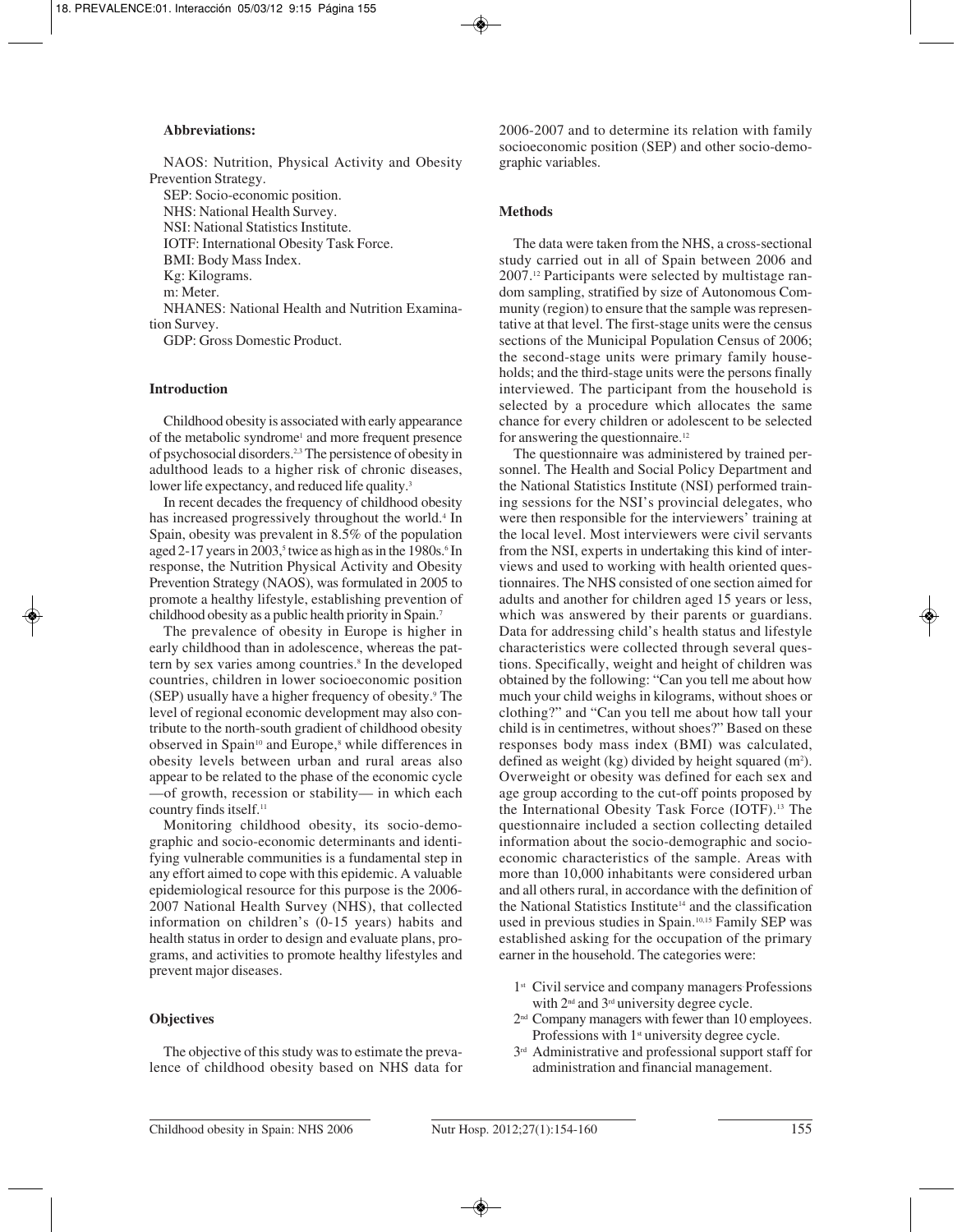|                                                    |             | Weight and/or height not available |  |  |
|----------------------------------------------------|-------------|------------------------------------|--|--|
|                                                    | $n(\%)$     | $n(\%)$                            |  |  |
| Sex                                                |             |                                    |  |  |
| Male                                               | 3,190(52.0) | 952(50.0)                          |  |  |
| Female                                             | 2,950(48.0) | 951 (50.0)                         |  |  |
| Age (years)                                        |             |                                    |  |  |
| $2 - 3$                                            | 841 (13.7)  | 362(19.0)                          |  |  |
| $4 - 5$                                            | 753(12.3)   | 323(17.0)                          |  |  |
| $6 - 7$                                            | 772(12.6)   | 299(15.7)                          |  |  |
| $8-9$                                              | 815 (13.3)  | 318(16.7)                          |  |  |
| $10 - 11$                                          | 952(15.5)   | 233(12.2)                          |  |  |
| $12 - 13$                                          | 1,019(16.6) | 196(10.3)                          |  |  |
| $14 - 15$                                          | 986(16.1)   | 172(9.0)                           |  |  |
| Size of municipality of residence (by inhabitants) |             |                                    |  |  |
| < 10,000                                           | 1,266(24.2) | 476(25.0)                          |  |  |
| 10,001-50,000                                      | 1,764(28.7) | 522 (27.5)                         |  |  |
| 50,001-400,000                                     | 2,113(34.4) | 566(29.7)                          |  |  |
| >400,000                                           | 996(16.2)   | 338 (17.8)                         |  |  |
| Socioeconomic position <sup>a</sup>                |             |                                    |  |  |
| $1st$ . High                                       | 842 (13.7)  | 210(11.0)                          |  |  |
| 2 <sup>nd</sup> . Middle-high                      | 683(11.1)   | 209(11.0)                          |  |  |
| $3rd$ . Middle                                     | 1,475(24.0) | 374(19.6)                          |  |  |
| 4 <sup>th</sup> . Middle-low                       | 2,392(39.0) | 859 (43.6)                         |  |  |
| $5th$ . Low                                        | 669(10.9)   | 273(14.3)                          |  |  |
| Not available                                      | 77(1.3)     | 43(2.3)                            |  |  |
| Total                                              | 6,139       | 1,903                              |  |  |

**Table I** *Distribution of the sample of children aged 2-15 years in the 200-2007 National Health Survey, Spain*

a : Classification based on occupation of the principal earner in the household:

1st. Civil service and company managers. Professions associated with 2<sup>nd</sup> or 3<sup>rd</sup> cycle university degrees.

2<sup>nd</sup>. Managers of companies with fewer than 10 employees. Professions associated with a 1<sup>st</sup> cycle university degree.

 $3<sup>rd</sup>$ . Administrative and professional support, staff for administration and financial management.

4th. Skilled and semi-skilled manual workers.

5<sup>th</sup>. Unskilled workers.

4th Skilled and semi-skilled manual workers.

5th Unskilled workers.

The statistical analysis was done with the SPSS program (Chicago, IL, USA), version 15 for Windows. The Chi-square test was used to analyse the association of overweight and obesity with socio-demographic variables. Statistical significance was established as p < 0.05.

# **Results**

The initial sample of children in the 2006-2007 NHS was composed of 8,042 persons aged 2-15 years. The response rate for weight and height was 76.34%, therefore the sample analysed consisted of 6,139 children. Table I shows the socio-demographic characteristics of those with and without information on anthropometric variables. The percentage of children under 9 years was higher among those who lacked information on weight and/or height; the rest of the socio-demographic variables did not vary widely between the two groups.

The prevalence of excess weight (overweight plus obesity) was 29.1%, with 18.8% overweight and 10.3% obesity (table II). The prevalence of obesity was higher in those aged 4-5 years (18.3%), and overweight was higher in those aged 8-9 years (25.5%). When analysed according sex, the overall prevalence of overweight was higher in boys than in girls (19.8 % and 17.8%, respectively;  $p = 0.04$ ). The prevalence of obesity was also higher in boys (10.6%) than in girls (10.0%), but the difference did not reach statistical significance.

Figure 1 shows the prevalence of obesity and overweight by Autonomous Community. The regions with the highest prevalence of obesity, with figures over 13%, were the Canary Islands, Ceuta and Melilla, Valencia, Andalusia, and La Rioja. Asturias, the Basque Country, Galicia and Madrid had the lowest prevalence of obesity, at less than 6.5%.

The frequency of childhood overweight and obesity decreased progressively with increasing family SEP (p for linear trend  $< 0.05$ ) (table III). The same trend was seen in all sex and age groups, except in girls under age 12. However, the prevalence of over-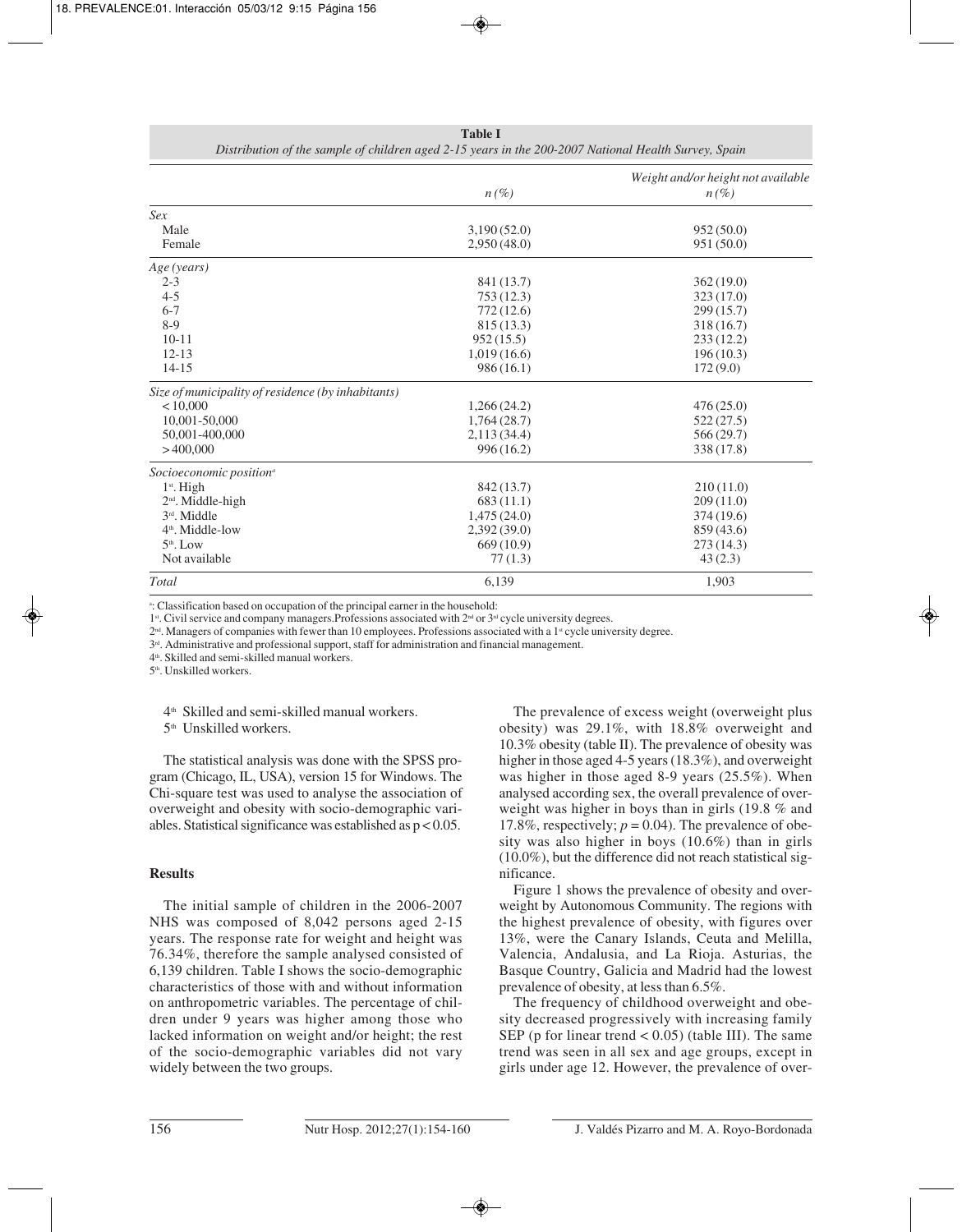| таріе п<br>Prevalence of overweight and obesity in the population aged 2-15 years, by age and sex.<br>2006-2007 National Health Survey, Spain |                                 |                 |                  |                                    |                 |                                   |                 |                 |                   |
|-----------------------------------------------------------------------------------------------------------------------------------------------|---------------------------------|-----------------|------------------|------------------------------------|-----------------|-----------------------------------|-----------------|-----------------|-------------------|
|                                                                                                                                               | Obesity <sup>a</sup> % (95% CI) |                 |                  | Overweight <sup>a</sup> % (95% CI) |                 | Obesity and Overweight % (95% CI) |                 |                 |                   |
| Age (years)                                                                                                                                   | Girls                           | <b>Boys</b>     | Total            | Girls                              | <b>Boys</b>     | Total                             | Girls           | <b>Boys</b>     | Total             |
| $2 - 3$                                                                                                                                       | 15.7                            | 14.9            | 15.1             | 15.7                               | 14.5            | 15.0                              | 31.4            | 29.4            | 30.2              |
|                                                                                                                                               | $(11.8-19.5)$                   | $(11.5-18.2)$   | $(12.6 - 18.6)$  | $(11.8-19.5)$                      | $(11.1 - 17.5)$ | $(12.5 - 17.5)$                   | $(26.3 - 36.1)$ | $(25.1 - 33.5)$ | $(26.9 - 33.3)$   |
| $4 - 5$                                                                                                                                       | 19.4                            | 17.2            | 18.3             | 17.6                               | 12.0            | 14.8 <sup>b</sup>                 | 37.0            | 29.2            | 33.2 <sup>b</sup> |
|                                                                                                                                               | $(15.3 - 23.5)$                 | $(13.2 - 21.2)$ | $(15.4 - 21.2)$  | $(13.6 - 21.5)$                    | $(8.5-15.4)$    | $(12.2 - 17.4)$                   | $(32.0 - 41.9)$ | $(24.4 - 32.0)$ | $(29.7-36.5)$     |
| $6 - 7$                                                                                                                                       | 18.0                            | 16.4            | $17.1^{\circ}$   | 19.3                               | 17.9            | 18.6                              | 37.3            | 34.3            | 35.7              |
|                                                                                                                                               | $(13.9-21.9)$                   | $(8.9-15.5)$    | $(14.4 - 19.8)$  | $(15.1 - 23.4)$                    | $(13.9 - 21.8)$ | $(15.7 - 21.4)$                   | $(32.2 - 42.3)$ | $(29.4 - 39.1)$ | $(32.2 - 39.1)$   |
| $8-9$                                                                                                                                         | 9.8                             | 12.3            | 11.2             | 27.8                               | 23.3            | 25.5                              | 37.6            | 35.8            | 36.7              |
|                                                                                                                                               | $(6.7-12.8)$                    | $(8.9-15.5)$    | $(8.9-13.3)$     | $(23.2 - 32.3)$                    | $(19.1 - 27.5)$ | $(22.4 - 28.5)$                   | $(32.7-42.4)$   | $(31.0 - 40.5)$ | $(33.2 - 40.0)$   |
| $10 - 11$                                                                                                                                     | 7.6                             | 6.6             | 7.1              | 18.7                               | 22.4            | 20.6                              | 26.2            | 29.0            | 27.6              |
|                                                                                                                                               | $(5-10.3)$                      | $(4.2 - 8.8)$   | $(5.4 - 8.8)$    | $(14.9-22.3)$                      | $(18.5 - 26.1)$ | $(17.9 - 23.1)$                   | $(22.0 - 30.3)$ | $(24.8 - 33.0)$ | $(24.6 - 30.5)$   |
| $12 - 13$                                                                                                                                     | 1.9                             | 6.0             | 4.0 <sup>b</sup> | 14.9                               | 26.7            | 21.0 <sup>b</sup>                 | 16.6            | 32.8            | $25.0^{\circ}$    |
|                                                                                                                                               | $(0.5-3.1)$                     | $(3.8-8.9)$     | $(2.7-5.2)$      | $(11.6 - 18.1)$                    | $(22.7 - 30.6)$ | $(18.4 - 23.5)$                   | $(13.1 - 19.9)$ | $(28.6 - 36.9)$ | $(22.2 - 27.7)$   |
| $14-15$                                                                                                                                       | 2.2                             | 4.5             | 3.4              | 12.0                               | 19.5            | 15.9 <sup>b</sup>                 | 14.2            | 23.8            | 19.3 <sup>b</sup> |
|                                                                                                                                               | $(0.7-3.6)$                     | $(2.5-6.3)$     | $(2.2-4.5)$      | $(8.8 - 15.0)$                     | $(15.9 - 22.9)$ | $(13.5 - 18.2)$                   | $(10.8-17.4)$   | $(20.0 - 27.5)$ | $(16.7 - 21.8)$   |
| Total                                                                                                                                         | 10.0                            | 10.6            | 10.3             | 17.8                               | 19.8            | 18.8 <sup>b</sup>                 | 27.7            | 30.4            | 29.1 <sup>b</sup> |
|                                                                                                                                               | $(8.8-11.7)$                    | $(9.4-11.6)$    | $(9.5-11.0)$     | $(16.3-19.2)$                      | $(18.3 - 21.2)$ | $(17.8-19.8)$                     | $(26.0 - 29.3)$ | $(28.7 - 32.0)$ | $(27.9 - 30.2)$   |

**Table II**

a : Obesity and overweight according to IOTF criteria.

b : p < 0.05 for gender comparison.

weight and obesity in the latter group was also greater in the low socioeconomic stratum than in the high stratum ( $p < 0.05$ ) (data not shown). To further explore the relationship between obesity and economic development at a population level, we analysed the prevalence of excess weight by Autonomous Community, and we found a strong inverse correlation ( $r = -0.68$ ;  $p < 0.05$ ) (fig. 2).

The highest figures for obesity and overweight were observed in medium-sized municipalities (31.2% in municipalities with 10,001 to 50.000 inhabitants and 29.1% in those with 50,001 to 400.000 inhabitants), (table III). Finally, in children under 12 years, obesity was more prevalent in urban than in rural areas (14.0% and 11.5% respectively;  $p = 0.04$ ), whereas in adolescents the opposite phenomenon was observed (3.4%

| <b>Table III</b>                                                                                           |
|------------------------------------------------------------------------------------------------------------|
| Prevalence of overweight and obesity in the population aged 2-15 years, by socioeconomic position and size |
| of municipality of residence, 2006-2007 National Health Survey, Spain                                      |

|                                                | <i><b>Obesity</b></i><br>$\%$ (95\% CI) | Overweight<br>$\%$ (95\% CI) | Obesity and overweight<br>$\%$ (95\% CI) |
|------------------------------------------------|-----------------------------------------|------------------------------|------------------------------------------|
|                                                |                                         |                              |                                          |
| Socioeconomic position <sup>a</sup>            |                                         |                              |                                          |
| High                                           | $5.0(3.4-6.5)$                          | $14.7(12.2 - 17.1)$          | $19.8(17.0-22.5)$                        |
| Middle                                         | $10.9(9.9-11.8)$                        | $19.3(18.1 - 20.4)$          | $30.2(28.8-31.5)$                        |
| Low                                            | $12.7(10.1-15.3)$                       | $20.8(17.6-23.9)$            | $33.5(29.8-37.1)$                        |
| <i>p</i> for linear trend                      | < 0.05                                  | < 0.05                       | < 0.05                                   |
| Size of municipality of residence (population) |                                         |                              |                                          |
| < 10,000                                       | $9.5(7.8-11.1)$                         | $17.4(15.2-19.5)$            | $26.9(24.3-29.3)$                        |
| 10,001-50,000                                  | $11.1(9.5-12.5)$                        | $20.1(18.2 - 22.0)$          | $31.2(29.0-33.4)$                        |
| 50,001-400,000                                 | $10.5(9.1-11.8)$                        | $18.6(16.8-20.2)$            | $29.1(27.1-31.1)$                        |
| >400,000                                       | $9.4(7.4-11.2)$                         | $18.7(16.2 - 21.2)$          | $28.1(25.1-30.9)$                        |
| <i>p</i> for linear trend                      | 0.245                                   | 0.720                        | 0.810                                    |

<sup>a</sup>: The middle position corresponds to  $2<sup>nd</sup>$ ,  $3<sup>nd</sup>$ , and  $4<sup>th</sup>$  group according to the classification in table I.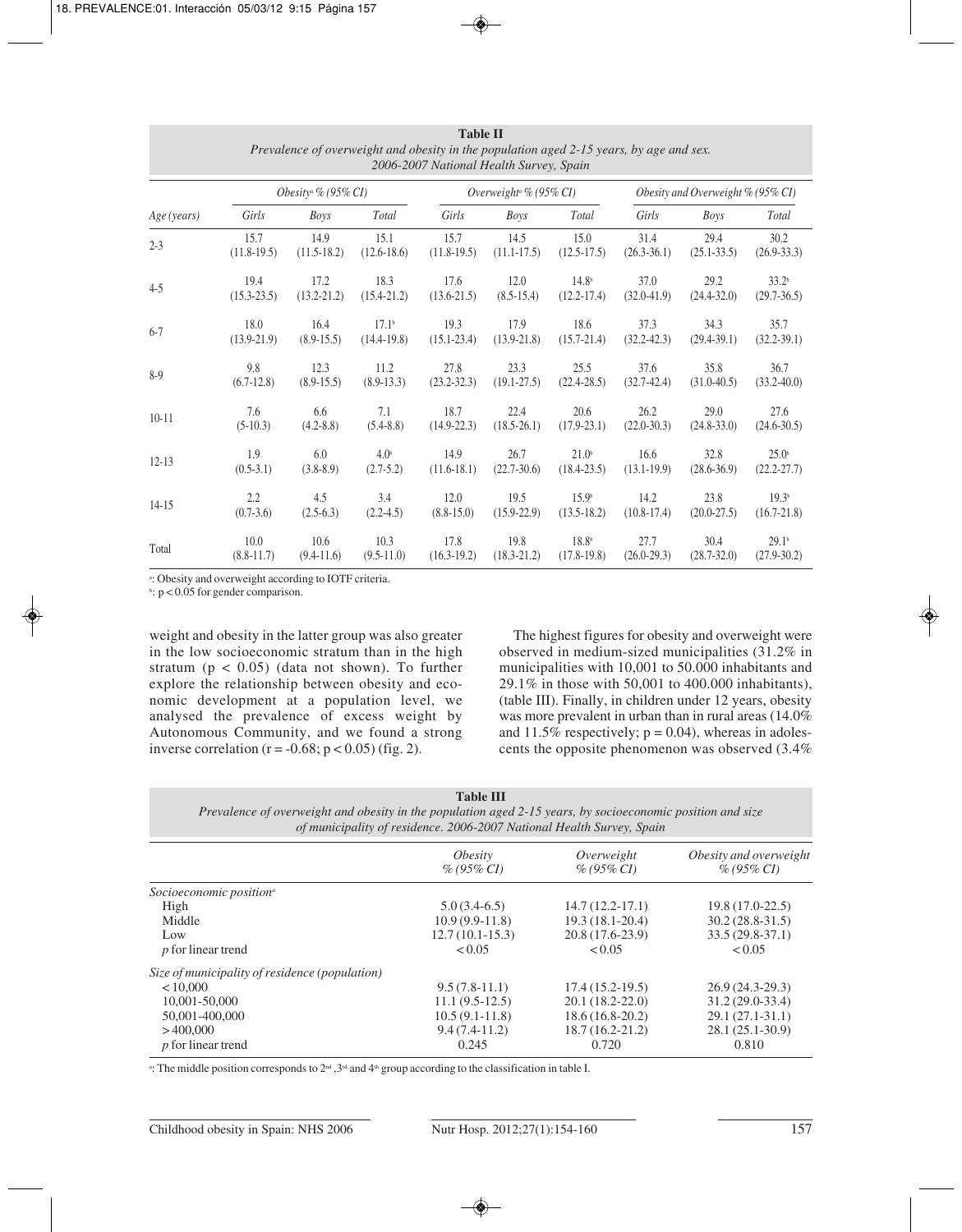

*Fig. 1.—Prevalence of obesity and overweight in the population aged 2-15 years by Autonomous Community. 2006-2007 National Health Survey, Spain.*

and 5.0%, respectively), although this difference did not reached statistical significance  $(p = 0.1)$  (table IV).

# **Discussion**

The 2006-2007 NHS showed that 10.3% of the Spanish population aged 2-15 years was obese and



*Fig. 2.—Correlation between prevalence of excess weight by Autonomous Community and Community's gross domestic product in 2007, Spain.*

18.8% was overweight. Thus, about 1 in 3 Spanish children and adolescents have excess weight. Obesity was more frequent in early childhood than in adolescence, and higher in prevalence in the Canary Islands, in the south and south-eastern areas of the peninsula and in the lowest socioeconomic strata.

The prevalence of childhood obesity appeared higher than the 7.9% observed in 1998-2000 in the enKid study, the only with national-level data on measured weight and height.10 It is interesting to note that the 2003-2004 NHS showed a prevalence of obesity of 8.5% in those under age  $17<sub>5</sub>$  which is almost 2 percen tage points less than the observed in the 2006- 2007 NHS. These observations, confirmed by other local and regional studies<sup>15-16</sup> show that the upward trend of obesity in Spanish children, initiated three decades ago, $17$  has continued. Within the European Union, Spain is one of the countries with higher rates of excess weight in childhood. Even though comparison of data is difficult due to different methodologies and age ranges, between 11 to 15 years of age, only Malta from 10 countries self reported data, presented higher rates than Spain's.<sup>2,8</sup> Furthermore if the comparison is made with measured weight and height data of children aged between 5 and 15 years, Spain would have one of the 3 highest rates in both boys and girls.<sup>4.8</sup>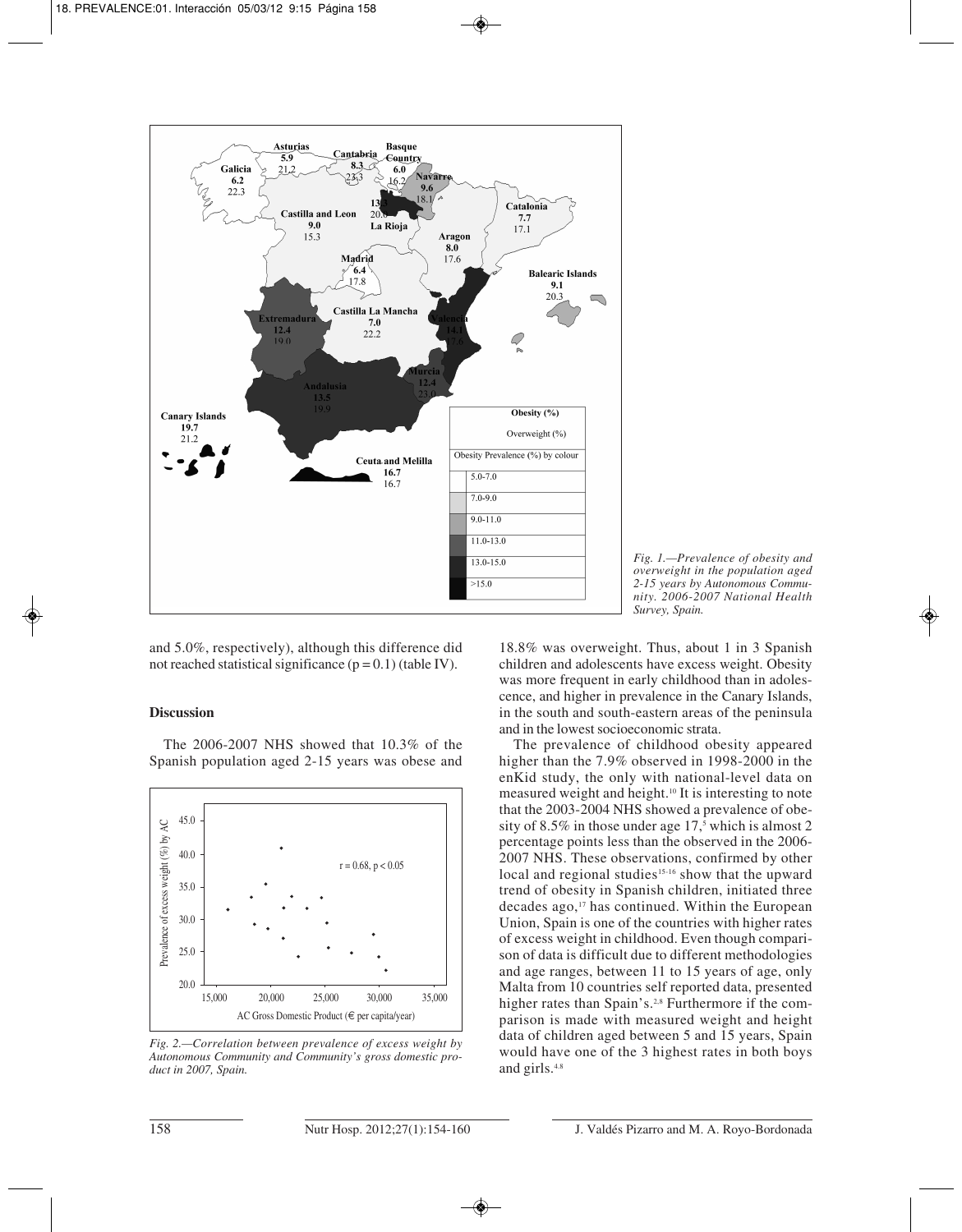| Age group                           | Rural <sup>a</sup><br>$% (95\% CI)$ | $U$ rban <sup>b</sup><br>$% (95\% CI)$ | p    |
|-------------------------------------|-------------------------------------|----------------------------------------|------|
| $Childhood (\leq 12 \text{ years})$ |                                     |                                        |      |
| Obesity                             | $11.5(9.3-13.6)$                    | $14.0(12.8-15.2)$                      | 0.04 |
| Overweight                          | $18.2(15.6-20.8)$                   | $19.2(17.8-20.5)$                      | 0.33 |
| Obesity and overweight              | 29.8 (26.6-32.8)                    | 33.2 (31.5-34.8)                       | 0.05 |
| $Adolescence (> 12 \text{ years})$  |                                     |                                        |      |
| Obesity                             | $5.0(2.6-7.3)$                      | $3.4(2.4-4.3)$                         | 0.10 |
| Overweight                          | $15.3(11.5-19.0)$                   | $19.2(17.2 - 21.1)$                    | 0.33 |
| Obesity and overweight              | $20.3(16.1-24.4)$                   | $22.6(20.4-24.6)$                      | 0.34 |
| Total                               |                                     |                                        |      |
| Obesity                             | $9.5(7.8-11.2)$                     | $10.5(9.6-11.3)$                       | 0.34 |
| Overweight                          | $17.4(15.2-19.5)$                   | $19.2(18.0-20.3)$                      | 0.16 |
| Obesity and overweight              | $26.9(24.3-29.3)$                   | 29.7 (28.3-30.8)                       | 0.05 |

a : Rural ≤ 10,000 population; Urban > 10,000 population.

As described in the enKid study,<sup>10</sup> our analyses show that the global prevalence of overweight and excess weight was higher in boys. However, after disaggregating data by sex and age, the prevalence of obesity and overweight was higher in girls aged 4-7 years whereas in boys we observed significant higher rates of obesity and particularly overweight between 12-15 years, similar to what was reported in children and adolescents from northern Spain between 1985 and 1995.17 Our results are also consistent with a local study,<sup>16</sup> which found no differences by sex in the prevalence of obesity in children aged 9-10 years, suggesting that this is a period of transition for obesity in the distribution by sex. From 6 to 9 years of age the prevalence of excess weight reached a peak over 35% and then declined in adolescence specially in girls, the same observation found at regional,<sup>18</sup> national<sup>10</sup> and European<sup>4,8</sup> studies. In contrast, the prevalence of excess weight in the United States was similar in both sexes and between children (aged 6-11) and adolescents (aged 12-19), as described in 2002.19 Most recent data from NHANES (2007-2008) found that prevalence was higher in Hispanic adolescent males,<sup>20</sup> which could reflect the influence of social and cultural factors. In our setting, the lower prevalence of obesity in adolescents, particularly in girls, may reflect the influence of fashion and social stereotypes on body image.21,22 This influence may be less marked in the United States, where there is more social acceptance of obesity, as shown by parents' erroneous perception of their children's weight, especially when they are obese.23 However, a point of concern is that recent evidence shows that despite the increase in childhood obesity in Spain, parental perception of excess weight in children has not improved,<sup>24</sup> suggesting that social acceptance of childhood obesity is increasing.

The north-south-southeast gradient of childhood obesity in the 2006-2007 NHS coincides with the pattern observed in national<sup>10</sup> and multi-provincial<sup>25</sup> studies in Spain. A similar gradient has been observed in Italy<sup>26</sup> and throughout Europe.4,8 It is illustrative that, with a few exceptions including Galicia, Castilla and Leon, and La Rioja, the map of childhood overweight and obesity by Autonomous Community is the inverse of the map of per capita gross domestic product (GDP) in 2007 (27) (fig. 2); specifically, the correlation between per capita GDP and excess weight was  $-0.68$ ;  $p < 0.05$ . A study that analysed the relation between GDP and the prevalence of obesity in adolescents in 35 European countries<sup>28</sup> observed a positive association in countries with medium and low income, whereas in high income countries, including Spain, this association was null or negative. With regard to family SEP, it was inversely associated with the prevalence of overweight and obesity, which is consistent with most studies in developed countries.9 In our study this association persisted in all age and sex groups, unlike the AVENA study in Spanish adolescents, where the inverse relation with SEP was found only in males,<sup>29</sup> and the enKid study, where it was observed only in children under age 14.10

In the early 1990s obesity in Spain was more prevalent in rural areas among adult men.<sup>30</sup> At the end of the decade the enKid study found no significant differences in childhood obesity by size of municipality of residence.10 Our data reinforce this trend of attenuation of rural predominance in obesity, a finding that had already been described in the United States in recent decades.11 Even though differences in obesity and overweight prevalence between rural and urban areas were small and did not reached statistical significance, when disaggregating by age, obesity plus overweight was higher in urban compared to rural areas. In contrast, a recent study of preadolescent schoolchildren (aged 10- 12 years) in Galicia found that obesity was higher in rural areas,<sup>15</sup> which suggests that there are local geographic variations in this pattern associated with regional economic development, similar to what has been observed across countries.<sup>28</sup>

Self-reported data usually overestimate height and underestimate weight, both in adults and in children and